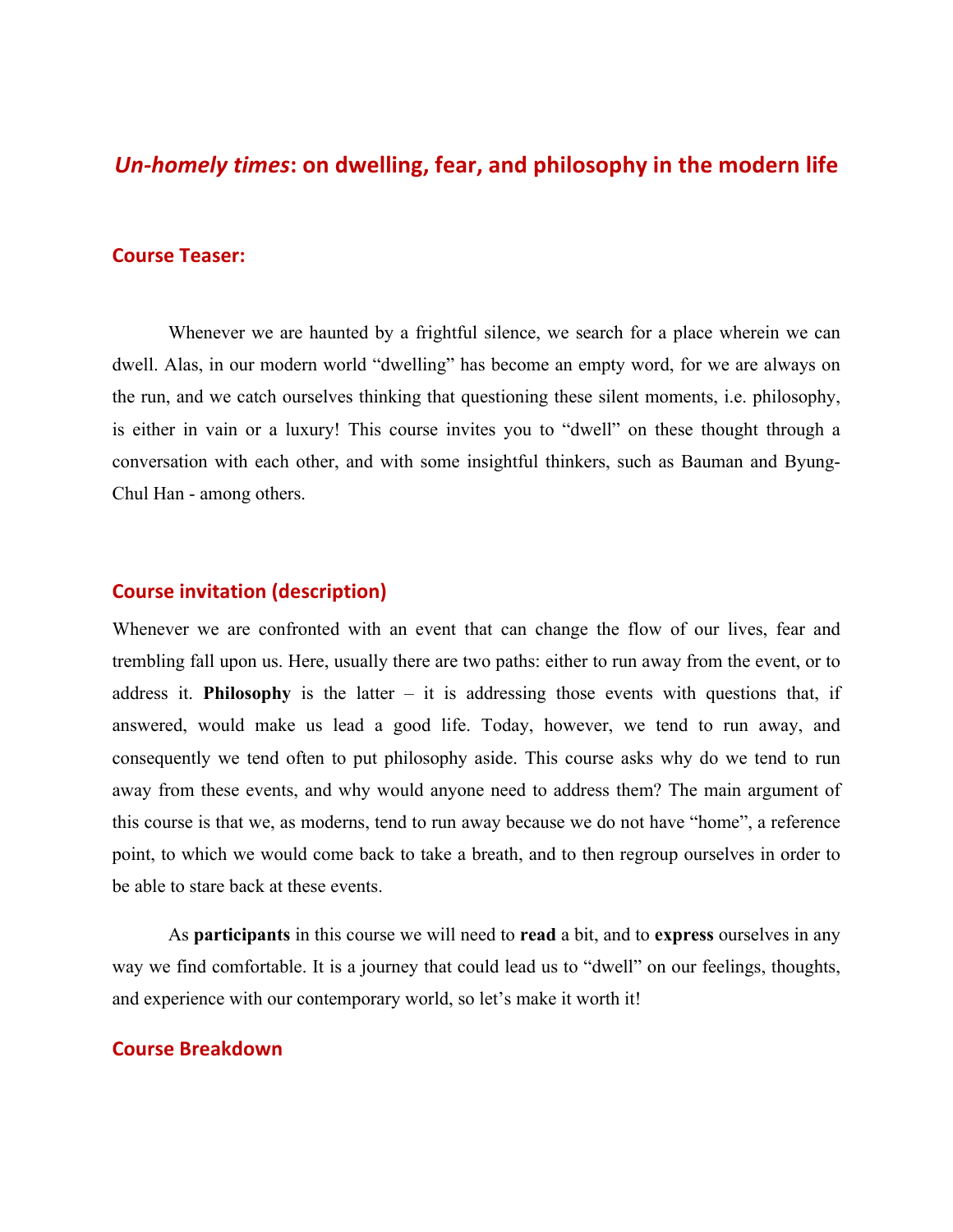| Week                                  | <b>Topic</b>                                                                   | <b>Reading(s)</b>                                                                                                                                                          | <b>Activity</b>                                                                                                                                                                                      | <b>Remarks</b>                                                                                                                                                                           |  |  |
|---------------------------------------|--------------------------------------------------------------------------------|----------------------------------------------------------------------------------------------------------------------------------------------------------------------------|------------------------------------------------------------------------------------------------------------------------------------------------------------------------------------------------------|------------------------------------------------------------------------------------------------------------------------------------------------------------------------------------------|--|--|
| <b>Dwelling, Home, and Philosophy</b> |                                                                                |                                                                                                                                                                            |                                                                                                                                                                                                      |                                                                                                                                                                                          |  |  |
| $\mathbf{1}$                          | Philosophy and the<br>"encounter"<br>Facing the haunting<br>questions of life. | 1. Holger Zaborowski. (2005).<br>"Towards a phenomenology of<br>Dwelling". PP. 1-4<br>2. Otto Bollnow. (1963). Crisis<br>and New Beginning PP: 1-5                         | Watch some scenes<br>from different films<br>on the session, and<br>then<br>reflect<br>on<br>them.                                                                                                   |                                                                                                                                                                                          |  |  |
| $\overline{2}$                        | What is dwelling,<br>why<br>i <sub>S</sub><br>and<br>it<br>important for us?   | 1. Zaborowski, pp: 4-13<br>2. Bollnow. (1966). Human<br>Space. PP: 119-126 / 142-146                                                                                       |                                                                                                                                                                                                      |                                                                                                                                                                                          |  |  |
| $\mathbf{3}$                          | reflection<br>$\mathsf{A}$<br>on  <br>dwelling                                 | Bollnow, Human Space. PP:<br>147-179                                                                                                                                       | This is a reflective<br>session. Each one<br>will need to express<br>an experience that<br>they had/have with<br>dwelling<br>as<br>a<br>place/person/idea.<br>We all have to<br>share this together. | It is utterly<br>important to<br>reflect here,<br>if<br>even<br>anyone does<br>not have such<br>an idea, it is<br>important to<br>express you<br>do you think<br>this is<br>the<br>case. |  |  |
| Why is it hard for us to dwell today? |                                                                                |                                                                                                                                                                            |                                                                                                                                                                                                      |                                                                                                                                                                                          |  |  |
| $\overline{\mathbf{4}}$               | What is Modernity?                                                             | 1. Bauman, Zygmunt. (1991).<br>"Introduction", in Modernity<br>and Ambivlance. PP. 1-18<br>2.<br>Bauman.<br>(2000).<br>"Introduction", in<br>Liquid<br>Modernity. PP: 1-15 |                                                                                                                                                                                                      | You can read<br>first<br>the<br>3<br>pages in $(1)$ .                                                                                                                                    |  |  |
| 5                                     | Modernity<br>and<br>Individuality (1)                                          | Bauman. "Individuality",<br>in<br>Liquid Modernity. PP: 53-72                                                                                                              |                                                                                                                                                                                                      |                                                                                                                                                                                          |  |  |
| 6                                     | Modernity<br>and<br>Individuality (2)                                          | "Individuality",<br>Bauman.<br>in<br>Liquid Modernity. PP: 72-90                                                                                                           |                                                                                                                                                                                                      |                                                                                                                                                                                          |  |  |
| $\overline{7}$                        | Modernity<br>and<br>space                                                      | Bauman. "Time/space", LM. PP:<br>90-110                                                                                                                                    |                                                                                                                                                                                                      | Extra reading:<br>Trouillot. The<br>otherwise<br>modern.<br>PP:<br>$1 - 18$                                                                                                              |  |  |
| 8                                     | Modernity<br>and<br>Time                                                       | Bauman. "Time/space", LM. PP:<br>110-129                                                                                                                                   |                                                                                                                                                                                                      | Extra<br>Reading:<br>Martineau.<br>Capitalism,<br>Time,<br>and<br>Alienation.<br>PP: 99-103                                                                                              |  |  |